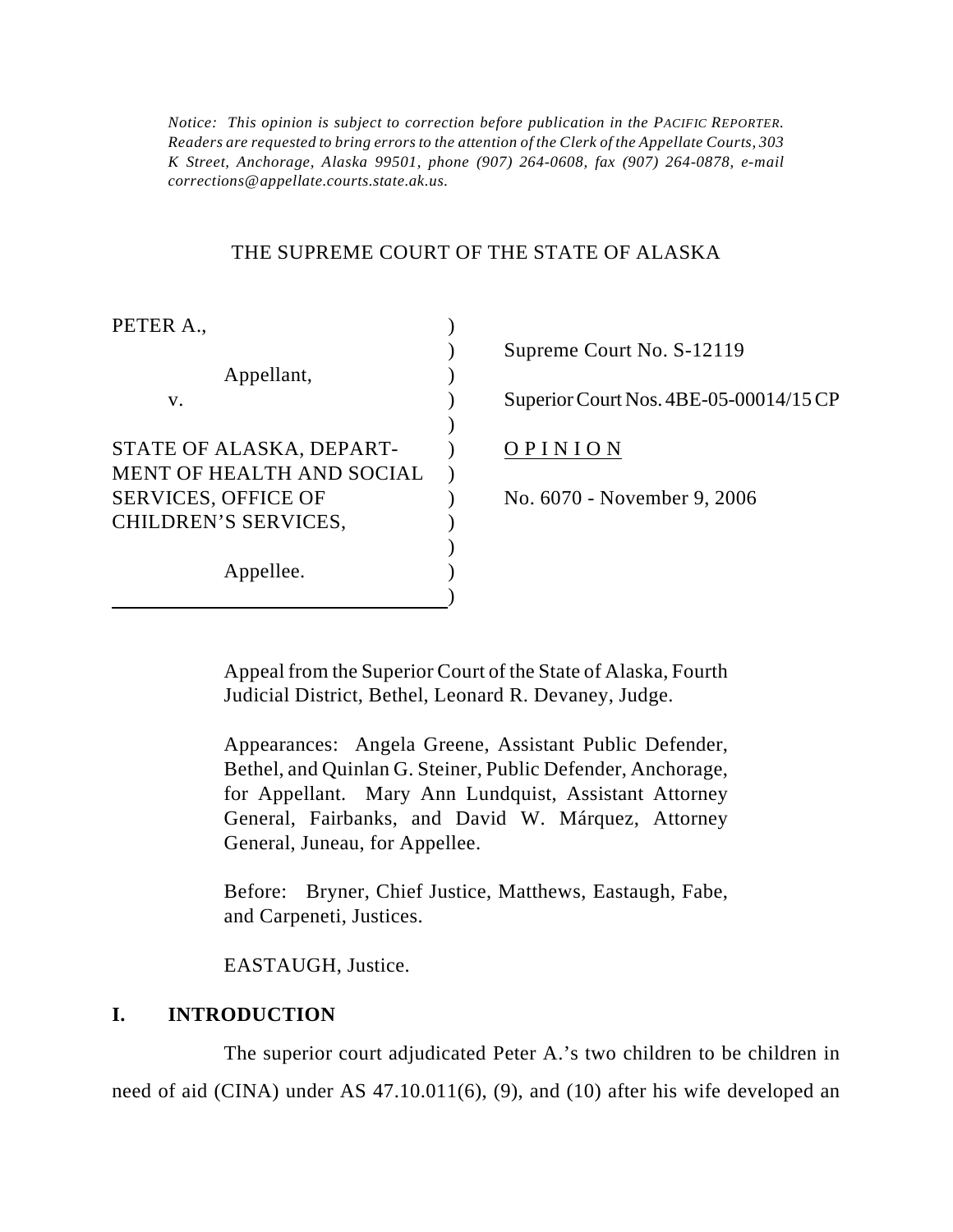alcohol abuse problem. Peter appeals the adjudication order. He argues that the superior court erred by adjudicating the children to be in need of aid based solely on his wife's conduct, despite his ability and willingness to care for the children. He also argues that the adjudication violates his constitutional right to parent his children and the Indian Child Welfare  $Act<sup>1</sup>$  Because the superior court dismissed the case soon after the adjudication there is no live controversy for this court to decide. Furthermore, because we vacate the adjudication order as a matter of equity, Peter will suffer no collateral consequences from the adjudication. We therefore vacate the adjudication order and dismiss this appeal as moot.

### **II. FACTS AND PROCEEDINGS**

In 2002 Peter A. suffered a grave and permanent injury in a snow machine accident.<sup>2</sup> While he was recuperating in various hospitals and extended care facilities, his wife, Martha, developed an alcohol abuse problem. When an intoxicated Martha appeared with two of their children at Peter's extended care facility in October 2004, the Alaska Office of Children's Services (OCS) took emergency custody of the children, filed an emergency petition for adjudication of the children as in need of aid and for temporary placement, and sent the children to live with Martha's mother in Bethel. Martha soon rejoined the children in her mother's home, but OCS retained supervisory custody.

The Anchorage superior court held a hearing on the emergency petition in November 2004 and found probable cause to believe the children were in need of aid.

<sup>&</sup>lt;sup>1</sup> 25 U.S.C. § 1901 et seq. (1978).

We use pseudonyms for all family members. **<sup>2</sup>**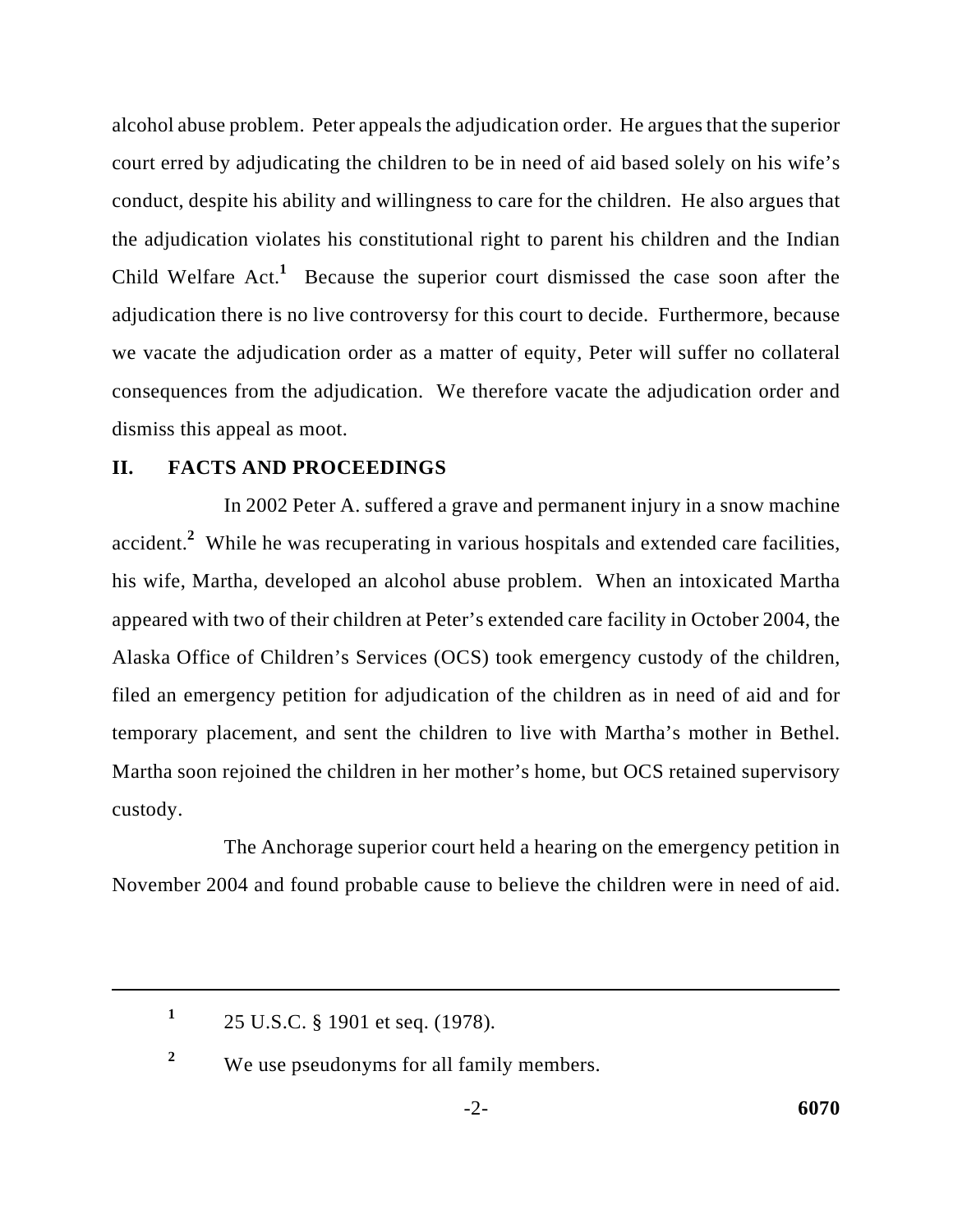In December 2004 the Anchorage superior court transferred venue to the superior court in Bethel.**<sup>3</sup>**

Martha's alcohol abuse problems continued. In May 2005 she was arrested after police found her intoxicated and fighting with another woman.

In late June 2005 Peter left the hospital and returned to his rural village under the care of his extended family. OCS placed his children with him on a trial basis the next day. The parties agree that the placement went smoothly and that the children were happy and well-cared-for in Peter's home.

Around the same time, Martha traveled to Anchorage to seek substance abuse treatment. She was still in treatment in Anchorage in late August 2005 when the disputed adjudication order was entered.

The Bethel superior court entered the August 2005 adjudication order after a protracted and sporadic adjudication hearing between April and August 2005. On August 29 the superior court adjudicated the children to be in need of aid under AS 47.10.011(6) (substantial risk of harm), (9) (neglect), and (10) (substance abuse). It found that by driving the children to Peter's extended care facility while intoxicated, Martha had placed the children at substantial risk of harm. It also found that Martha's relapse and subsequent arrest in May 2005 demonstrated that the children continued to be in need of aid at the time of the adjudication. The adjudication order gave Peter continued custody of the children, subject to state supervision. The order also prohibited Martha from having contact with the children except through arrangements made for visitation with the state, and required Peter to protect the children from unauthorized contact with Martha and to report any such contact to the state.

<sup>&</sup>lt;sup>3</sup> The state filed two CINA cases, one for each child. We refer to them collectively as "the case."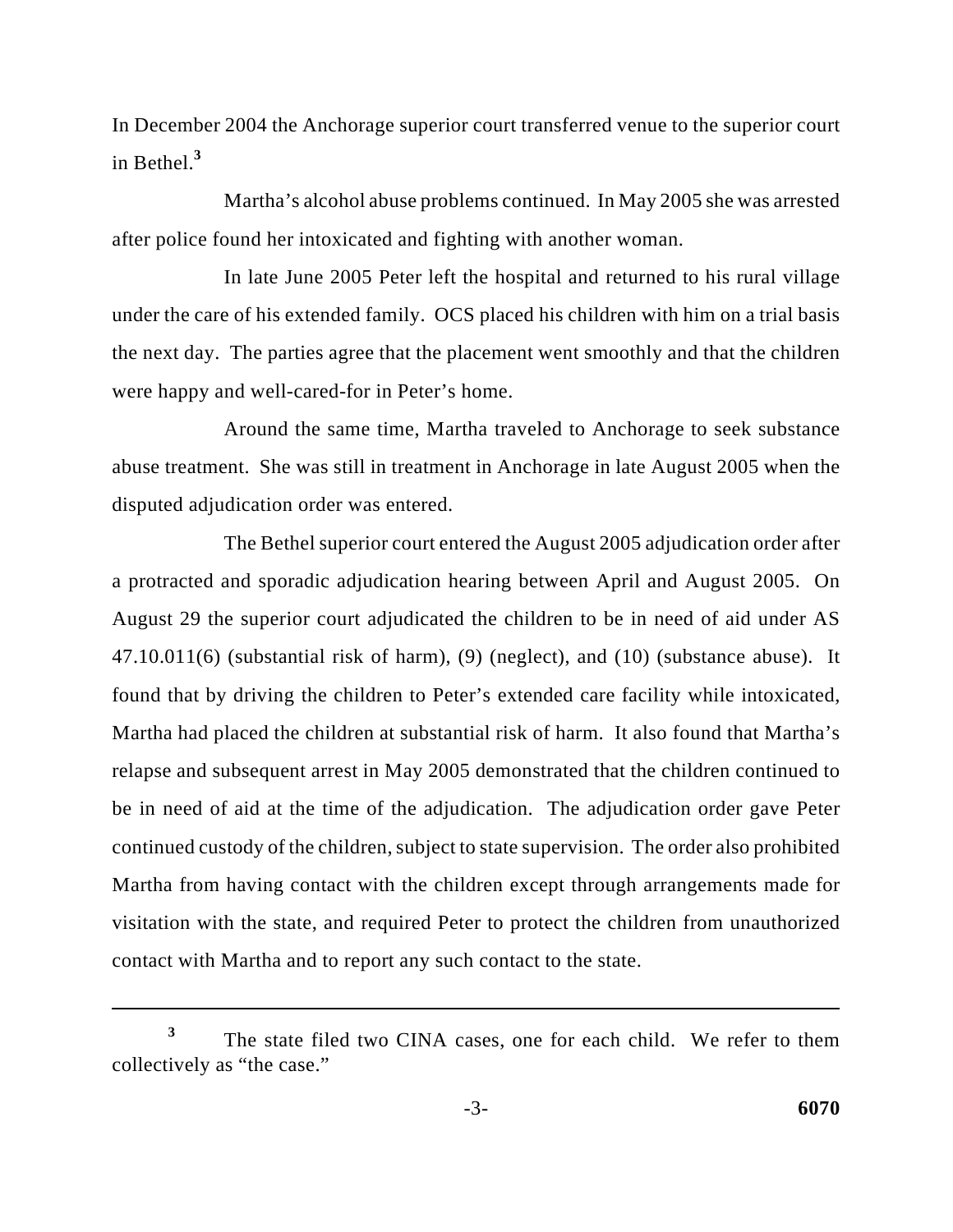On October 4, 2005 OCS moved to dismiss the case based on the testimony of a state social worker that the children were no longer at risk. The superior court granted the motion. Although Peter thus ultimately prevailed, he appeals the entry of the adjudication order. He argues that the Indian Child Welfare Act and the United States Constitution prohibit the court from adjudicating children in need of aid based solely on the actions of one parent if there is a second, fit parent who is willing and able to care for the child. He also argues that his children were not in need of aid at the time of adjudication. The state contends that Peter's appeal is moot. Martha is not a party to the appeal.

We heard oral argument in this case on May 9, 2006. We then asked the parties for supplemental briefing on several issues.<sup>4</sup> Because we hold that Peter's appeal is moot, it is unnecessary for us to decide the issues addressed by the supplemental briefs.

Our supplemental briefing order asked the parties to address these issues: **<sup>4</sup>**

a. how other jurisdictions have dealt with cases in which the state seeks to adjudicate a child in need of aid over the objections of a non-offending or fit parent;

b. whether other jurisdictions have found children to be in need of aid based on past conditions that have been alleviated by the time of the adjudication;

c. whether and to what extent after the state obtains legal custody but before adjudication the state must make efforts to assist a parent who is not unfit in protecting children who are in need of aid from an unfit parent; and

d. whether the superior court's adjudication findings were adequate for purposes of review.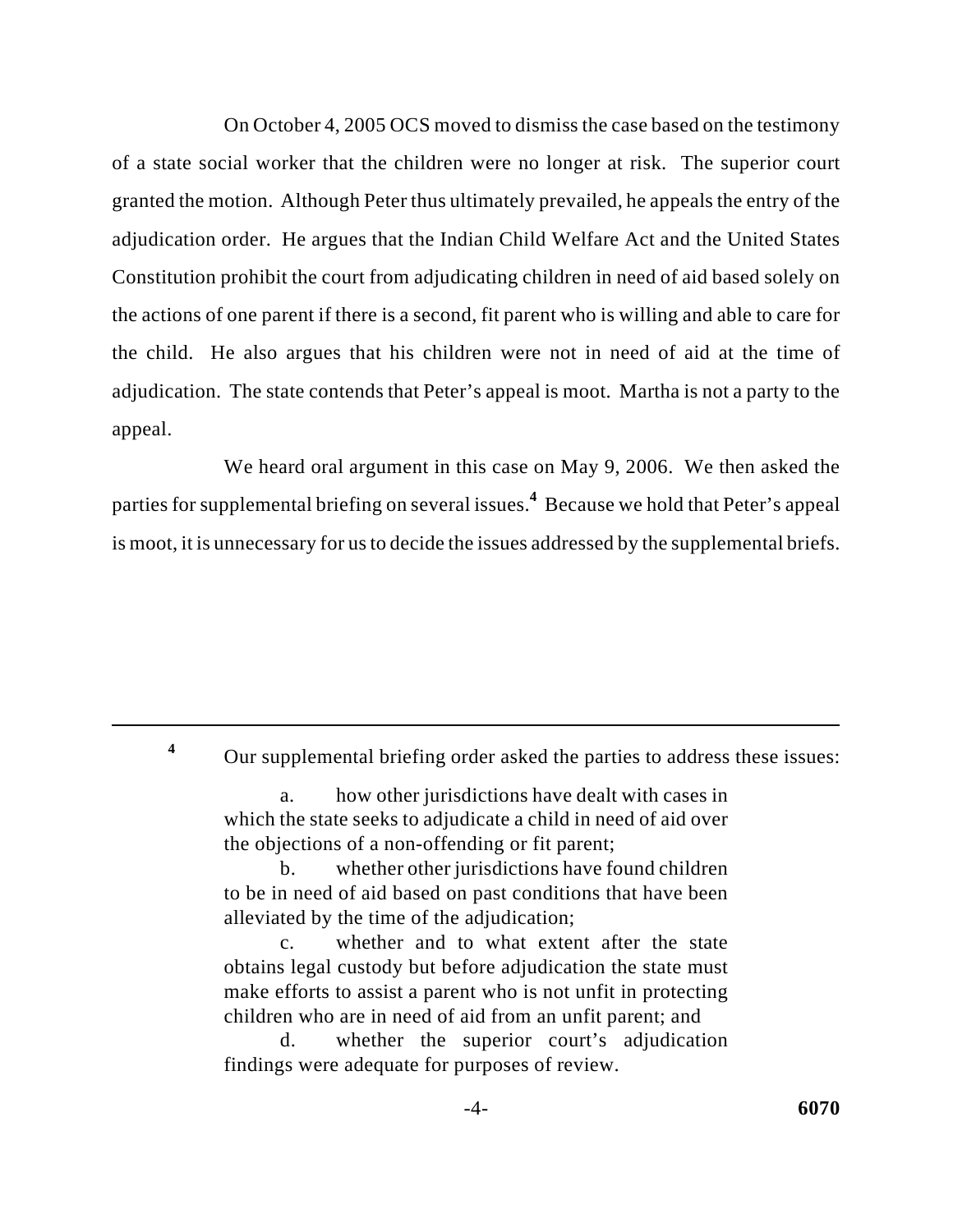## **III. DISCUSSION**

# **A. Standard of Review**

Because it is a matter of judicial policy, mootness presents a question of law.<sup>5</sup> We therefore apply our independent judgment to claims of mootness.<sup>6</sup>

## **B. Peter's Appeal Is Moot.**

Pointing out that the superior court, at the state's request, dismissed this case before disposition, the state argues that we should dismiss Peter's appeal of the adjudication as moot. Peter responds that the adjudication of his children as "in need of aid" presents a live controversy both because the judgment has prospective effect and because this case falls within the public interest exception to the mootness doctrine.

"A claim is moot if it has lost its character as a present, live controversy."**<sup>7</sup>** If the party bringing the action would not be entitled to any relief even if it prevails, there is no "case or controversy" for us to decide.<sup>8</sup> A party generally may not appeal a judgment in its favor in order to challenge an interlocutory order.<sup>9</sup> Furthermore, a "naked desire for vindication" does not save an otherwise dead controversy from

*Kleven v. Yukon-Koyukuk Sch. Dist.*, 853 P.2d 518, 523 (Alaska 1993) **<sup>7</sup>** (quoting *United States v. Geophysical Corp.*, 732 F.2d 693, 698 (9th Cir. 1984)).

*Ulmer v. Alaska Rest. & Beverage Ass'n*, 33 P.3d 773, 776 (Alaska 2001). **<sup>8</sup>**

*See Fairbanks Fire Fighters Ass'n, Local 1324 v. City of Fairbanks*, 48 **<sup>9</sup>** P.3d 1165, 1168 (Alaska 2002) (holding that union's appeal of "intermediate legal question" was moot because it obtained relief sought from superior court).

*Akpik v. State, Office of Mgmt. & Budget*, 115 P.3d 532, 534 (Alaska 2005). **<sup>5</sup>**

 $\frac{6}{1}$  *Id.*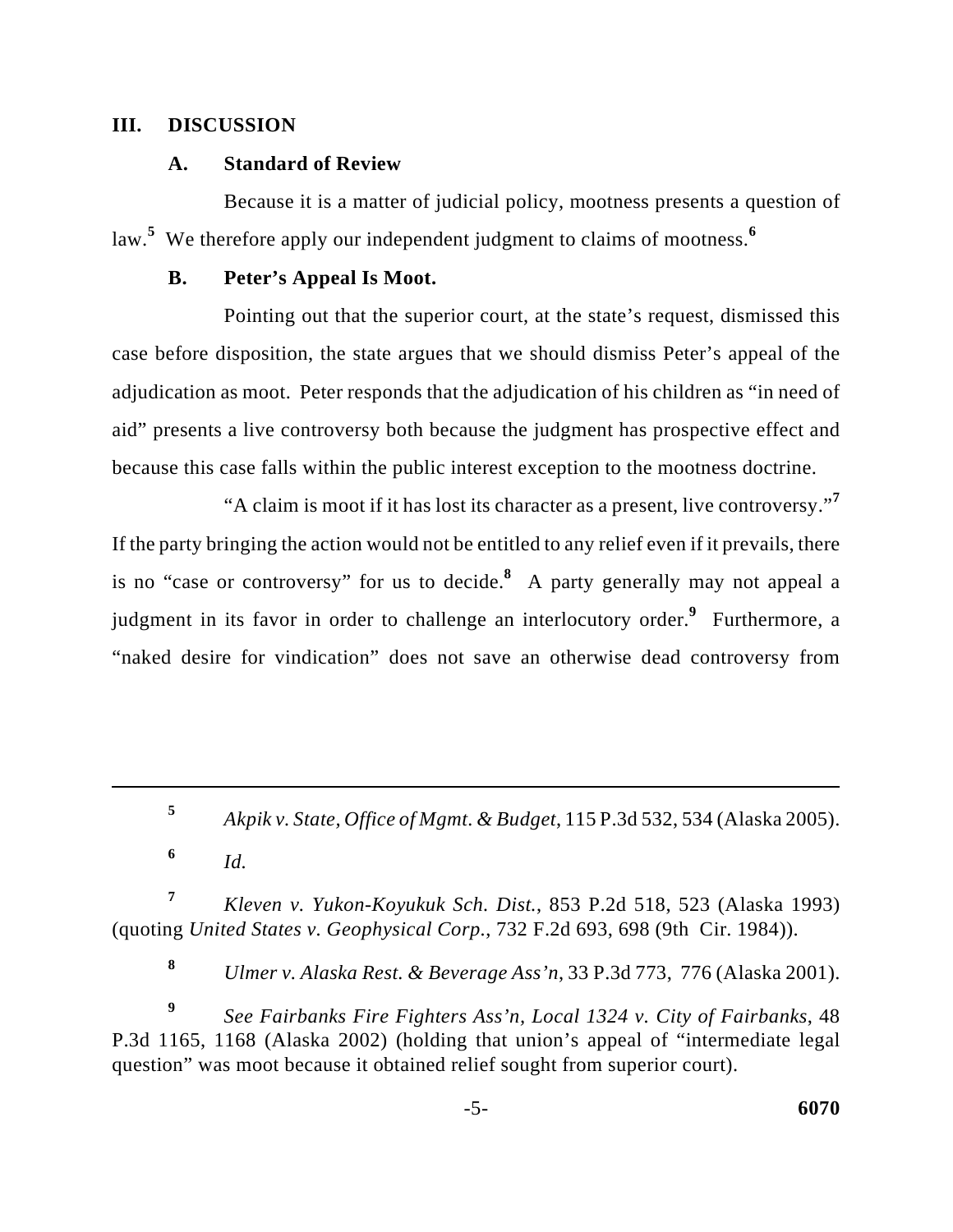mootness.<sup>10</sup> Peter must show either that concrete relief would be available to him if this court reversed the adjudication order or that the issue falls into one of the exceptions to the mootness doctrine.

Peter argues that because the adjudication order is separate from the order that dismissed the case before disposition, it is not moot even though an appeal of the dismissal order would be. But an adjudication is merely an intermediate ruling on the path to disposition. Once the superior court dismissed the case, the state lost the power granted it by the adjudication order to interfere with Peter's family. Thus, although the adjudication order may have been, as Peter argues, a "separate order from the disposition," it is not one that has any direct legal effect on Peter after the superior court dismissed the case.

Peter also argues that, even if the adjudication no longer directly affects him, its potential collateral consequences are significant enough to warrant judicial review of the adjudication. He asserts that per AS 47.10.011(10), a child adjudicated to be in need of aid because of a parent's substance abuse is subsequently presumed to be in need of aid if the parent resumes substance abuse within one year of rehabilitation. **11**

*See* AS 47.10.011. Under this provision **11**

. . . .

the court may find a child to be a child in need of aid if it finds by a preponderance of the evidence that the child has been subjected to any of the following:

> (10) the parent, guardian, or custodian's ability to parent has been substantially impaired by the addictive or habitual use of an intoxicant, and the addictive or

> > (continued...)

<sup>10 13</sup>A CHARLES ALAN WRIGHT ET AL., FEDERAL PRACTICE & PROCEDURE § 3533, at 212 (2d ed. 1984).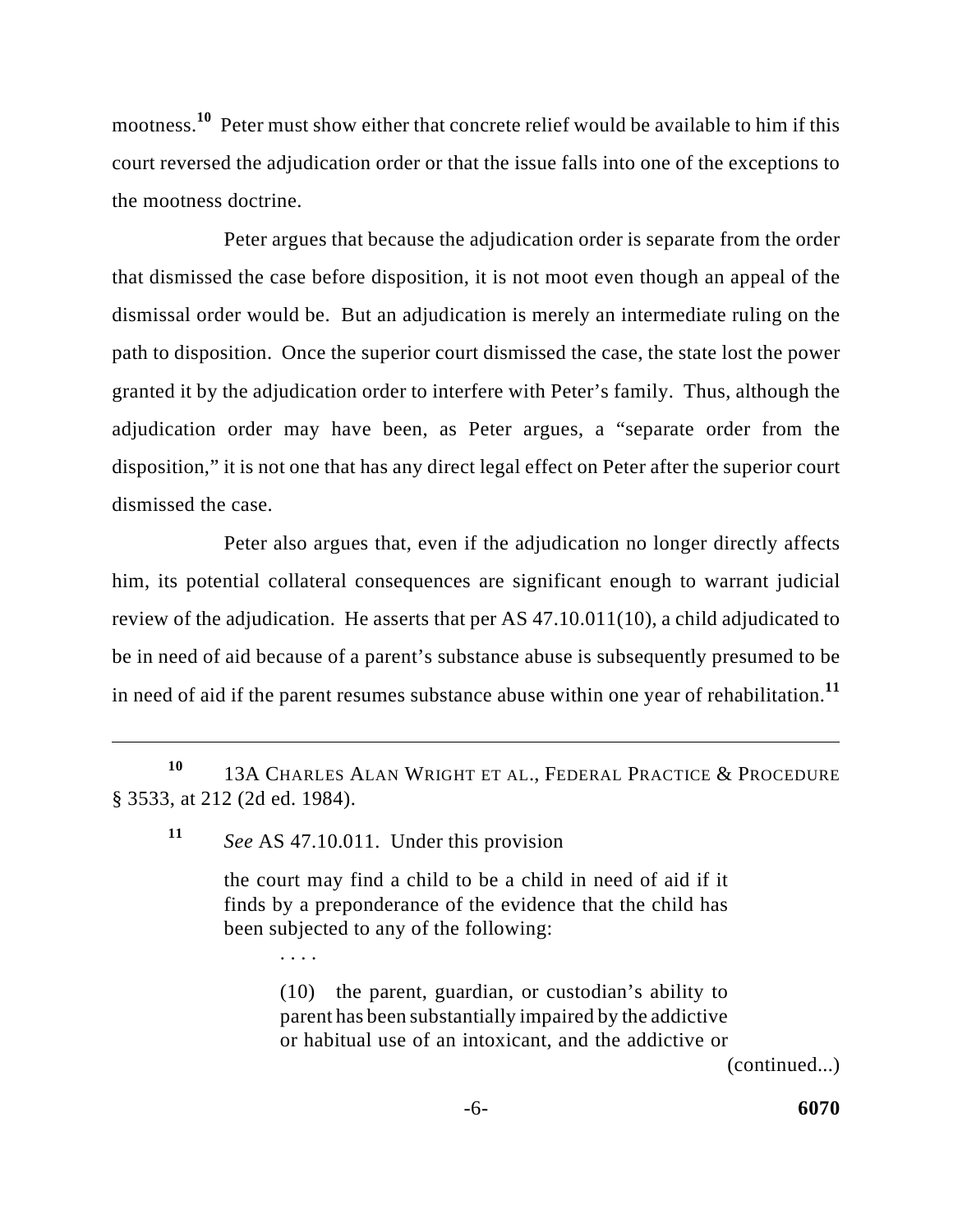He also asserts that AS 47.10.011(9) allows a child to be adjudicated in need of aid on the basis of past neglect of another child in the same household.**<sup>12</sup>**

The collateral consequences doctrine allows courts to decide otherwisemoot cases when "a judgment may carry indirect consequences in addition to its direct force, either as a matter of legal rules or as a matter of practical effect."<sup>13</sup> We have recognized the collateral consequences doctrine. In *E.J. v. State*, we held that a child's claim that he was improperly adjudicated to be delinquent was not moot even though the lower court later declared the adjudication of delinquency to be void *ab initio*.<sup>14</sup> We held that review of the initial delinquency determination was justified, because the child's records were easily obtainable and "could be made available to school authorities, social workers, parole officers, judges imposing sentence for the commission of crimes, the

 $11$ (...continued)

| habitual use of the intoxicant has resulted in a         |
|----------------------------------------------------------|
| substantial risk of harm to the child; if a court has    |
| previously found that a child is a child in need of aid  |
| under this paragraph, the resumption of use of an        |
| intoxicant by a parent, guardian, or custodian within    |
| one year after rehabilitation is prima facie evidence    |
| that the ability to parent is substantially impaired and |
| the addictive or habitual use of the intoxicant has      |
| resulted in a substantial risk of harm to the child as   |
| described in this paragraph.                             |

(Emphasis added.)

AS 47.10.011(9) allows adjudication if "conduct by or conditions created **<sup>12</sup>** by the parent, guardian, or custodian have subjected the child or another child in the same household to neglect."

WRIGHT, *supra* note 10, § 3533.3, at 291. **<sup>13</sup>**

*E. J. v. State*, 471 P.2d 367, 368–70 (Alaska 1970). **<sup>14</sup>**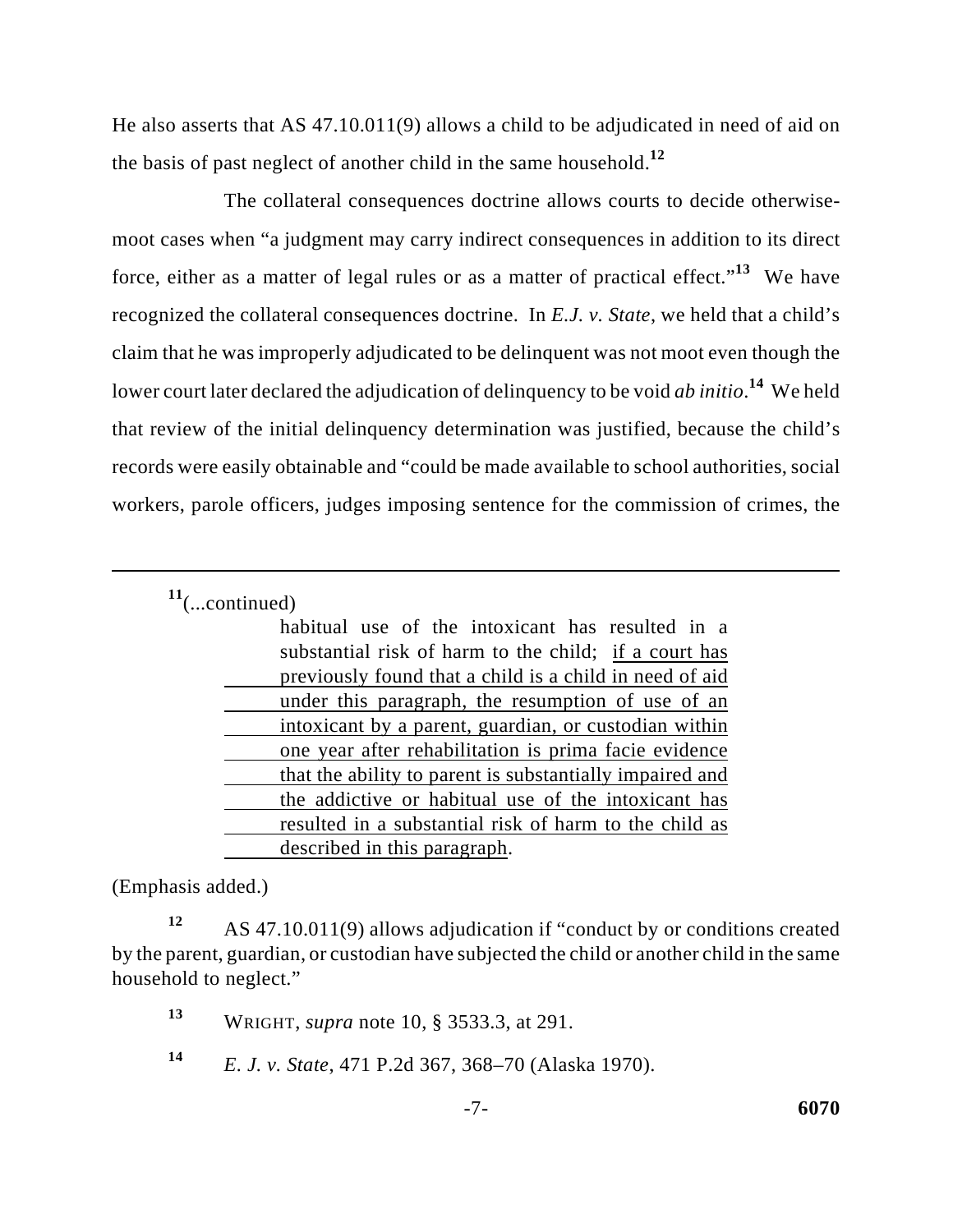military services, or prospective employers, all of whom might be influenced to the detriment of the minor."<sup>15</sup> Similarly, in *Graham v. State*, we held that the revocation of the plaintiff's driver's license was not moot even though the ninety-day period of revocation had ended.<sup>16</sup> We reasoned in part that "the collateral consequences of a driver's license revocation may be substantial. Such a revocation can result in higher insurance rates, adverse employment consequences and other serious results."<sup>17</sup> Finally, in *Martin v. Dieringer* we held that a petition to remove a personal representative from an estate was not mooted by the fact that the estate had closed and the defendant was no longer the personal representative.<sup>18</sup> We reasoned that the use of the lower court's findings to dismiss a related civil action on collateral estoppel grounds prevented the controversy from becoming moot.**<sup>19</sup>**

We assume for the sake of discussion that AS 47.10.011(9) and (10) potentially create collateral consequences for Peter.<sup>20</sup> But these consequences would not prevent us from holding that this appeal is moot. In *City of Valdez v. Gavora*, we adopted the practice used by federal courts in disposing of moot claims.<sup>21</sup> At the time, that practice required not only dismissing the appeal, but also vacating the judgment

 $15$  *Id. Graham v. State*, 633 P.2d 211, 213 (Alaska 1981). **<sup>16</sup>**  $17$  *Id. Martin v. Dieringer*, 108 P.3d 234, 236 (Alaska 2005). **<sup>18</sup>**  $19$  *Id.* 

We express no opinion about Peter's interpretation of AS 47.10.011(9) and **<sup>20</sup>** (10) or whether they may give rise to post-dismissal consequences adverse to him.

*City of Valdez v. Gavora, Inc.*, 692 P.2d 959, 960 (Alaska 1984); *see also* **<sup>21</sup>** *United States v. Munsingwear, Inc.*, 340 U.S. 36, 39 (1950).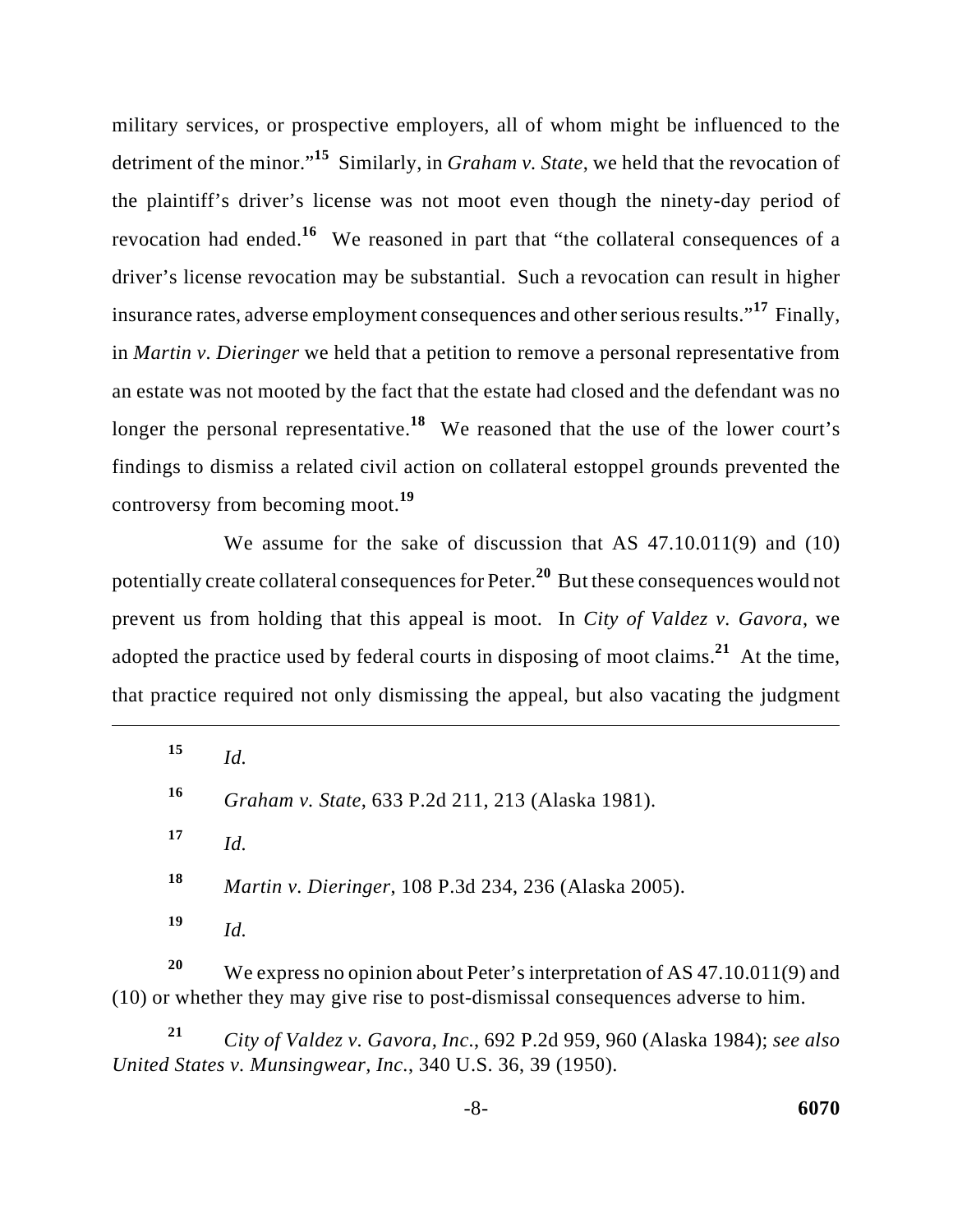below.<sup>22</sup> Although the United States Supreme Court has since clarified that not all moot claims require vacatur, it has held that vacatur is especially appropriate "when mootness results from unilateral action of the party who prevailed below."<sup>23</sup> Otherwise, the Court explained, the appellant is effectively "forced to acquiesce in the judgment."<sup>24</sup> In other words, when a prevailing party voluntarily moots a case, without the appellant's acquiescence, the appellant, through no fault of his own, is prevented from obtaining appellate review of his claim. We agree with the United States Supreme Court that principles of equity require vacatur of the challenged order in such a case. **25**

In this case, the validity of the adjudication order became moot because the state voluntarily moved to dismiss the case at disposition. The state's successful motion to dismiss prevented Peter from challenging the merits of the adjudication order on appeal. Because equity therefore requires vacatur of the adjudication order, Peter's argument that collateral consequences arising under AS 47.10.011(9) and (10) render this appeal a live controversy is unconvincing. Peter will not suffer any collateral

*U.S. Bancorp Mortgage Co. v. Bonner Mall P'ship*, 513 U.S. 18, 25 (1994). **<sup>23</sup>**

*Id.*; *see also Dilley v. Gunn*, 64 F.3d 1365, 1370 (9th Cir. 1995) ("[A] **<sup>24</sup>** litigant should not be bound by an adverse unreviewed judgment 'when mootness results from unilateral action of the party who prevailed below.' ") (quoting *U.S. Bancorp*, 513 U.S. at 25); *Ocean Conservancy v. Nat'l Marine Fisheries Serv.*, 416 F. Supp. 2d 972, 981 (D. Haw. 2006) (vacating order denying preliminary injunction after case became moot due to defendant's actions); *cf.* WRIGHT*, supra* note 10, § 3533.10, at 436 (noting that mooted interlocutory appeals do not require vacatur if "the case remains alive in the district court").

We express no opinion about whether *Gavora*'s seemingly broad assertion **25** that a holding of mootness requires vacating the judgment below should be narrowed in light of the Supreme Court's discussion in *U.S. Bancorp*.

*City of Valdez*, 692 P.2d at 960. **<sup>22</sup>**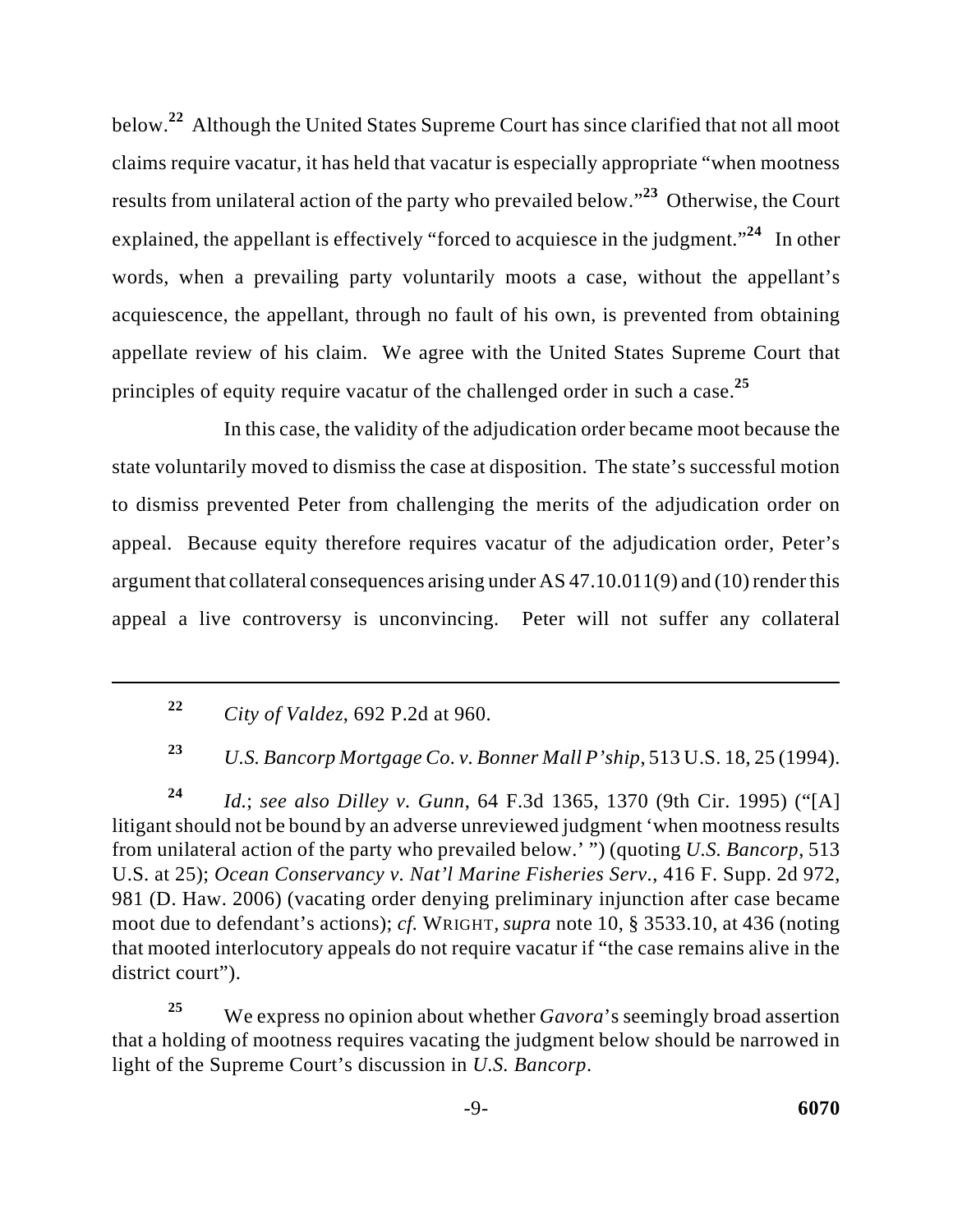consequences under these subsections.

Peter's additional argument that the adjudication order is not moot because an adjudication carries "a permanent social stigma" is also unpersuasive. All the records in CINA proceedings are sealed.<sup>26</sup> There is no publicly available record that Peter's children were adjudicated in need of aid. Peter acknowledges that CINA proceedings are confidential but argues that this fact is irrelevant because during the course of the litigation, OCS contacted many of "the people with whom [Peter] has the most contact — his health care providers, his children's teachers, and his tribe" and that these people are thus "aware of the child welfare proceedings against him." This may or may not be so. After all, the proceedings were not "against him" and indeed the essence of his challenge on the merits is that the CINA petition was based only on Martha's misconduct. But because all parties must maintain the confidentiality of all information in the court file, issuing an opinion on the merits and reversing the superior court's confidential adjudication order would not publicly remedy any possible social stigma, to the extent it exists. Because the remedy he is requesting would not redress his alleged injury, social stigma does not give Peter standing to appeal the adjudication order.**<sup>27</sup>**

# **C. The Public Interest Exception to the Mootness Doctrine Does Not Apply.**

Peter also argues that the public interest exception to the mootness doctrine applies to this case. In deciding whether to hear a moot appeal under this doctrine, we consider three factors:

(1) whether the disputed issues are capable of repetition, (2)

*See* CINA Rule 22(a). **26**

*See Shearer v. Mundt*, 36 P.3d 1196, 1199 (Alaska 2001) (holding that **<sup>27</sup>** appellant lacked standing to request relief that would not have redressed his alleged injury).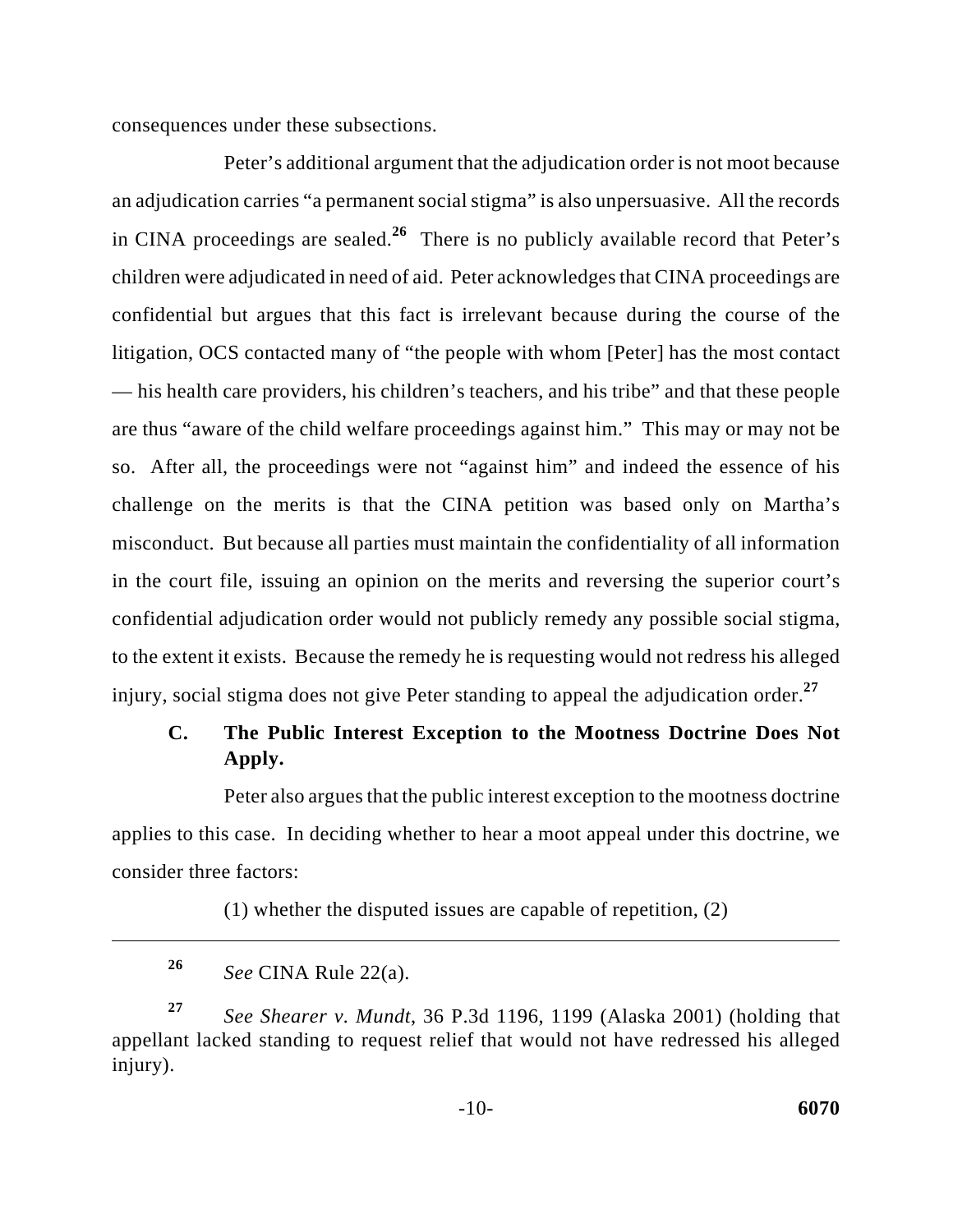whether the mootness doctrine, if applied, may cause review of the issues to be repeatedly circumvented, and (3) whether the issues presented are so important to the public interest as to justify overriding the mootness doctrine.<sup>[28]</sup>

We weigh each of these factors in our discretion to determine whether to hear the case; none of the factors is dispositive. **29**

The state concedes that "two of these factors are arguably present here." It consequently does not dispute that the issues are capable of repetition and that the issues are important to the public interest.<sup>30</sup> The state instead contends only that there

*Fairbanks Fire Fighters Ass'n, Local 1324 v. City of Fairbanks*, 48 P.3d **<sup>28</sup>** 1165, 1168 (Alaska 2002).

*Id.* **<sup>29</sup>**

One of the issues at stake in this case that is particularly important to the **<sup>30</sup>** public interest is the interpretation AS 47.10.011. The parties vigorously dispute whether its subsections are unclear regarding the effect the availability of a non-offending parent willing and able to care for the child may have on the adjudication determination. Peter argues that the statute requires "individualized assessment" of each parent; the state responds that the statute's use of the singular "parent" instead of "parents" allows for adjudication solely on the basis of one parent's actions. The parties also vigorously dispute whether these subsections are unclear about whether children may be adjudicated in need of aid on the basis of a parent's prior acts if the state cannot also demonstrate a continuing risk of harm to the children. Relying on our interpretation of a former version of Title 47, Peter argues that a child must be in need of aid at the time of adjudication. The state argues that recent amendments to the statute allow for consideration of prior conduct of the parents that is unlikely to continue into the future. Because Peter's appeal is moot, we do not need to address these issues today. But we do note that other states have adjudication statutes that are considerably more precise regarding one or both of these issues. *See, e.g.*, ME. REV. STAT. ANN. tit. 22 § 4035(2)(C) (requiring court to make "a jeopardy determination with regard to each parent who has been properly served"); MD. CODE ANN. CTS. & JUD. PROC. § 3-819(e) ("If the allegations in the petition are sustained against only one parent of a child, and there is another parent available who is able and willing to care for the child, the court may not find that the (continued...)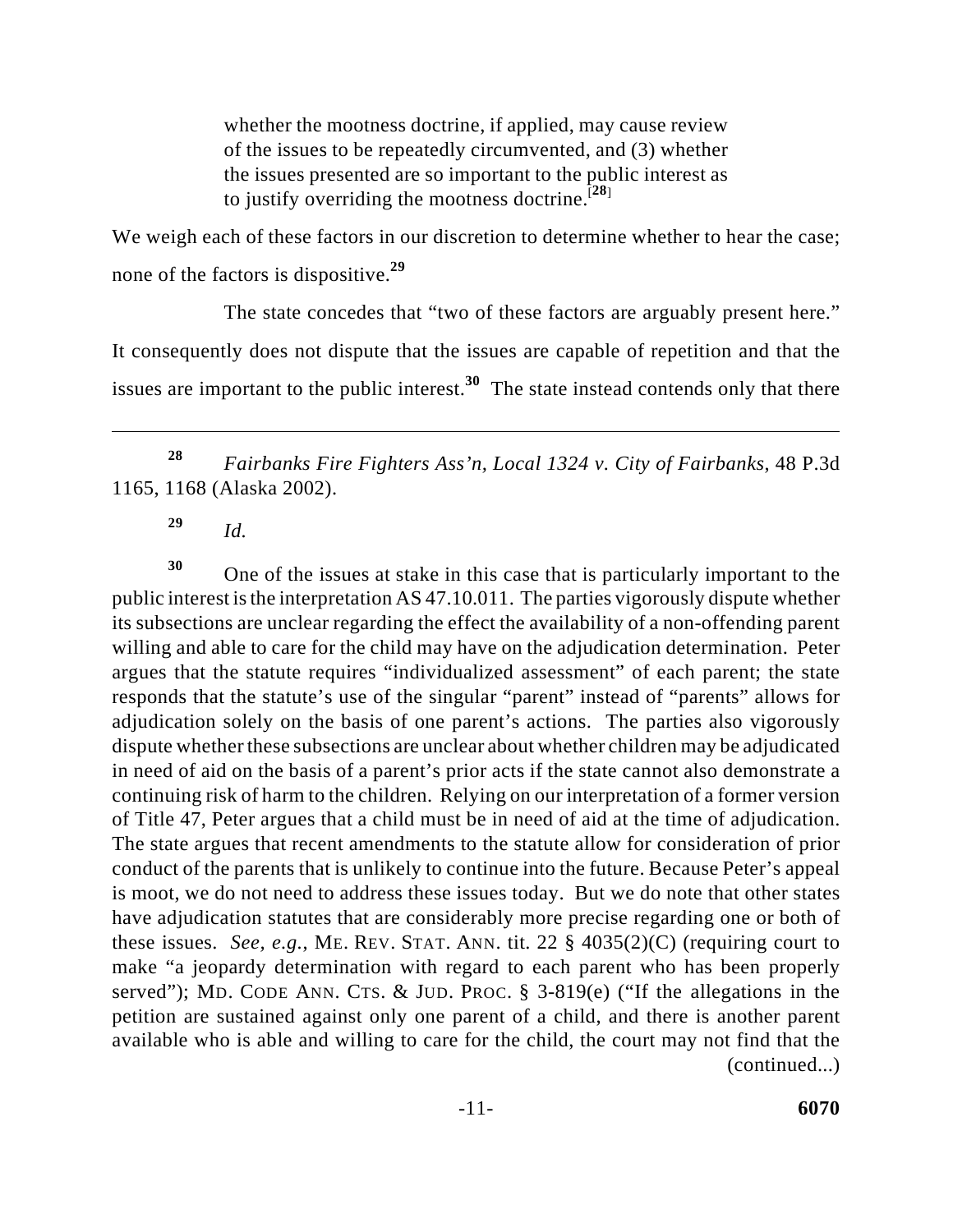is no danger that the issues presented in this appeal will be "repeatedly circumvented" in future cases. The state argues that although it is likely that there will be future cases in which children are adjudicated in need of aid because of the actions of one parent, many of those cases will result in a disposition in which the parents' rights are terminated or the parents dispute the placement of the children. In such cases, an appeal of the adjudication decision would not be moot because the possibility of effective relief would be present.

Peter counters that if the court refuses to hear cases in which the state releases custody of the children after a year of litigation, "this fact pattern will be capable of endless repetition, leaving aggrieved parents, like [Peter], with no remedy."

Peter misidentifies the legal issue that must be "repeatedly circumvented" for the public interest exception to apply. The primary issue he would raise in this case is whether children may be adjudicated in need of aid over the objections of one available fit and willing parent. Cases in which the state releases custody of the children and thereby moots a fit parent's appeal are presumably only a subset of those cases in which that issue could arise, and in that subset of cases, relief is available in the form of vacatur. In other cases, in which parents receive unfavorable dispositions, they have the legal right to appeal the adjudication order as well as the disposition order. It therefore seems likely that parents actually harmed by a CINA adjudication will have an opportunity to litigate the same questions Peter raises in this appeal. Because this means that review of

<sup>(...</sup>continued) **<sup>30</sup>**

child is a child in need of assistance, but, before dismissing the case, the court may award custody to the other parent."); UT. CODE ANN.  $\S$  78-3a-301(1)(a) (allowing removal of child whenever "there is an imminent danger to the physical health or safety of the child; and . . . the child's physical health or safety may not be protected without removing the child from the custody of the child's parent or guardian").